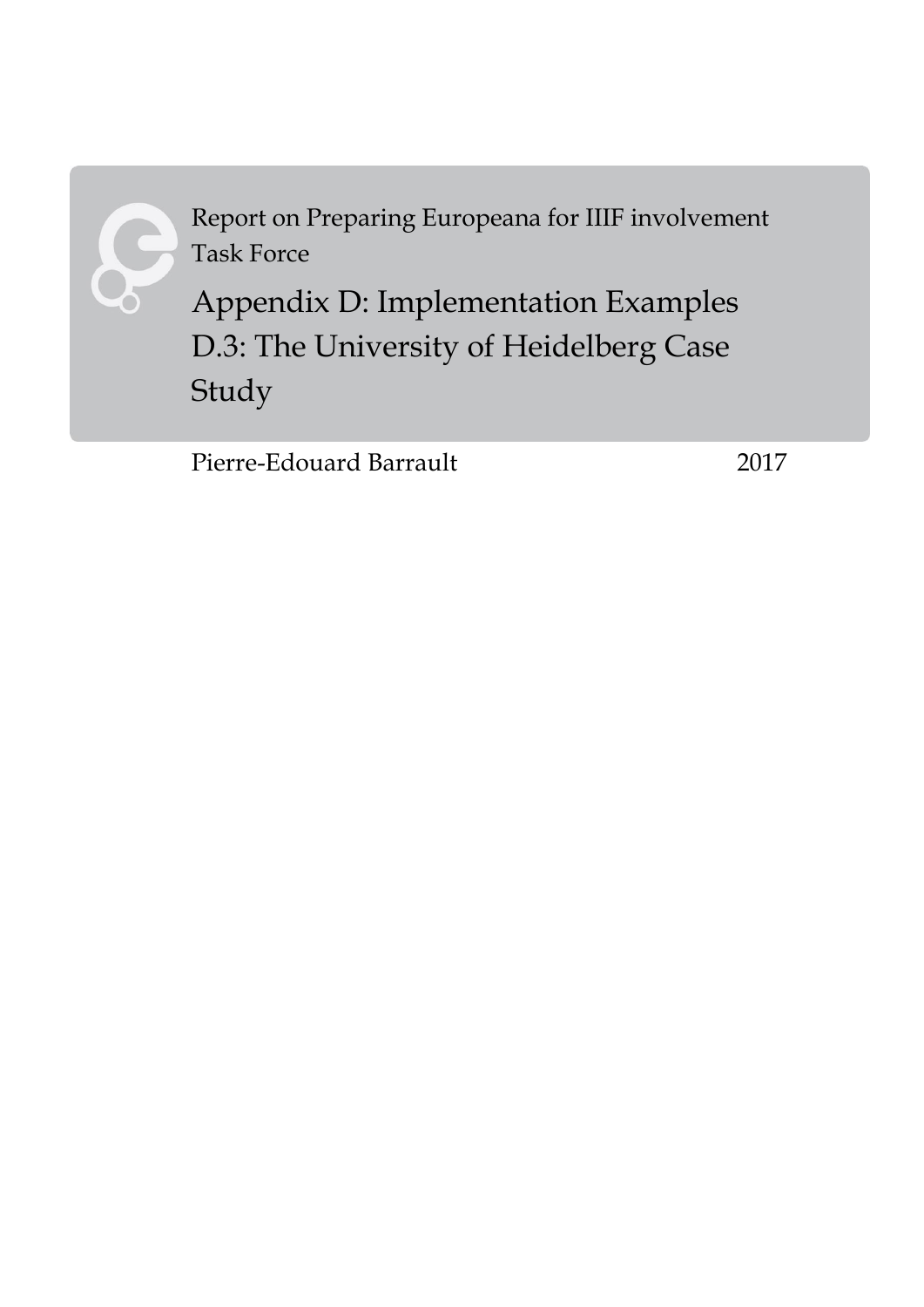

#### Final report on Preparing Europeana for IIIF involvement Task Force - Appendix D.3

#### Content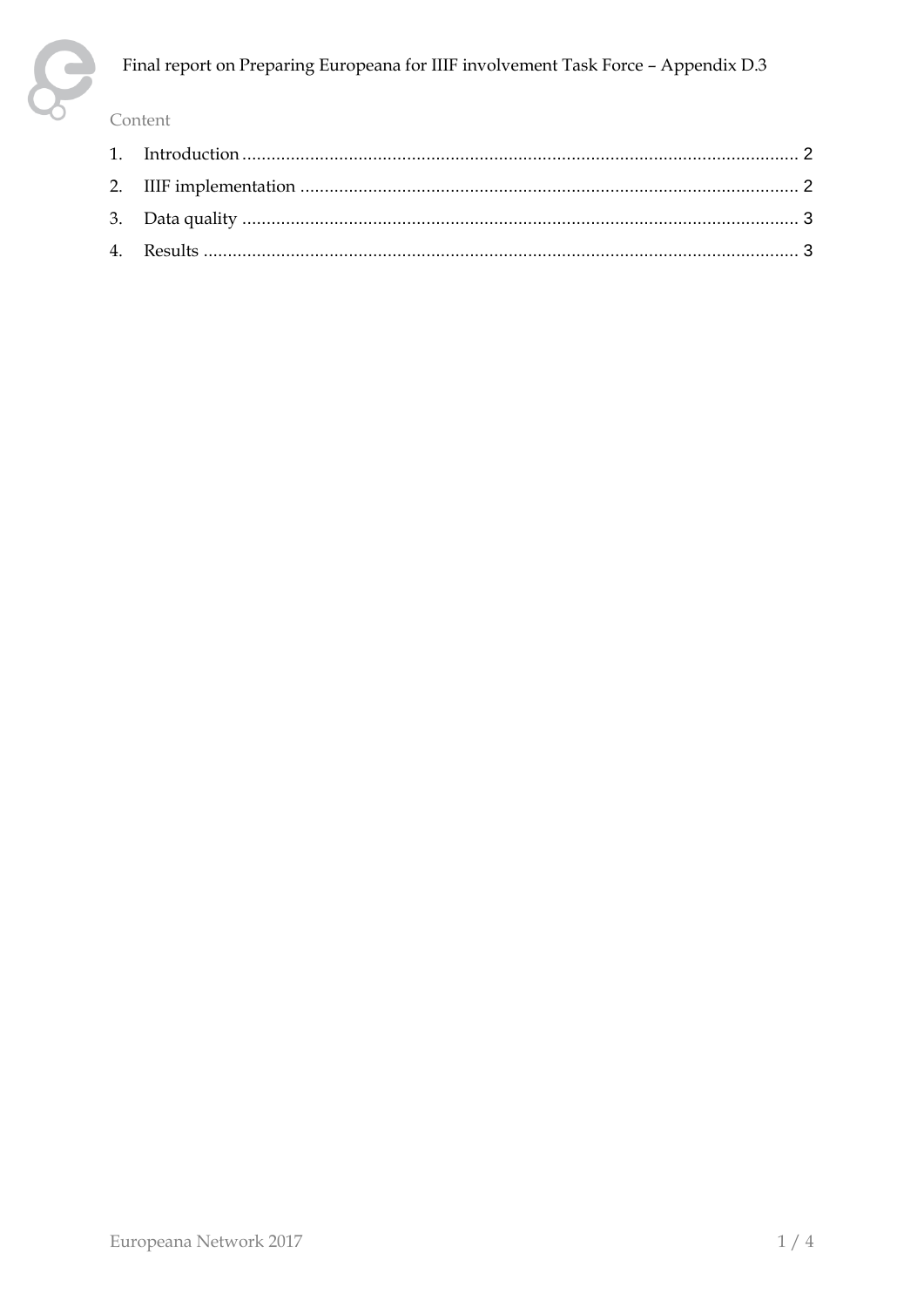

# Appendix D.3: Implementation of IIIF collections in Europeana - The Universitätsbibliothek Heidelberg study case

<span id="page-2-0"></span>Pierre-Edouard Barrault, Operations Officer, Europeana Foundation

#### 1.Introduction

We have worked on improving the results of mapping process from the METS to EDM schemas, for metadata records associated with cultural heritage objects. We chose to present the case of the Universitätsbibliothek Heidelberg, which was founded in 1386 and is [Germany's oldest university](https://en.wikipedia.org/wiki/List_of_universities_in_Germany#Universities_by_years_of_existence) and one of the world's oldest surviving universities. Its magnificent collection of about 25000 records contains parchments and early printed books from the 14th century until Modern Age, or books, magazines and newspapers from the 19th and onward, in various languages including French, German, Italian or Spanish. It is without any doubt a solid accomplishment for an old book digitization project, demonstrating the value added from respecting both content integrity thanks to high digitization standards coupled with the IIIF framework, and informational quality through rich, highly-structured, open data. In addition, the institution proposes its collection under the Creative Commons - Attribution, ShareAlike (BY-SA) open license, allowing for free re-use.

Previously to this experiment, the collection of the Universitätsbibliothek Heidelberg in Europeana was based on harvests of the OAI-PMH server of the institution exposing metadata under the ESE schema. We used to receive limited metadata records in which multiple values for a given field were mapped in only one instance of this field. Fields such as dc:date, dc:type and dc:subject were biased. Having single strings introduced in a single metadata field with separators prevents the Europeana automatic semantic enrichment from detecting the appropriate string and enriching the record based on the matching string. Other shortcomings were based on the lack of language attributes or relevant hierarchical data.

### <span id="page-2-1"></span>2. IIIF implementation

We focused our work on this specific provider with the hope for improving its collections, which were already available in Europeana Collections, with the IIIF features they had implemented on their side. This open technological framework can be implemented within content management systems to enable deep visualisation features (zoom, crop, effects), and to make image sharing easier on the Web.

The main target of this experiment was about implementing IIIF metadata elements, which were not present in previously submitted data from this institution to the Europeana Collections database. After investigating the available data on the institution's side, we decided to harvest METS records as this was a much richer metadata source, regarding both IIIF core elements and metadata range and quality.